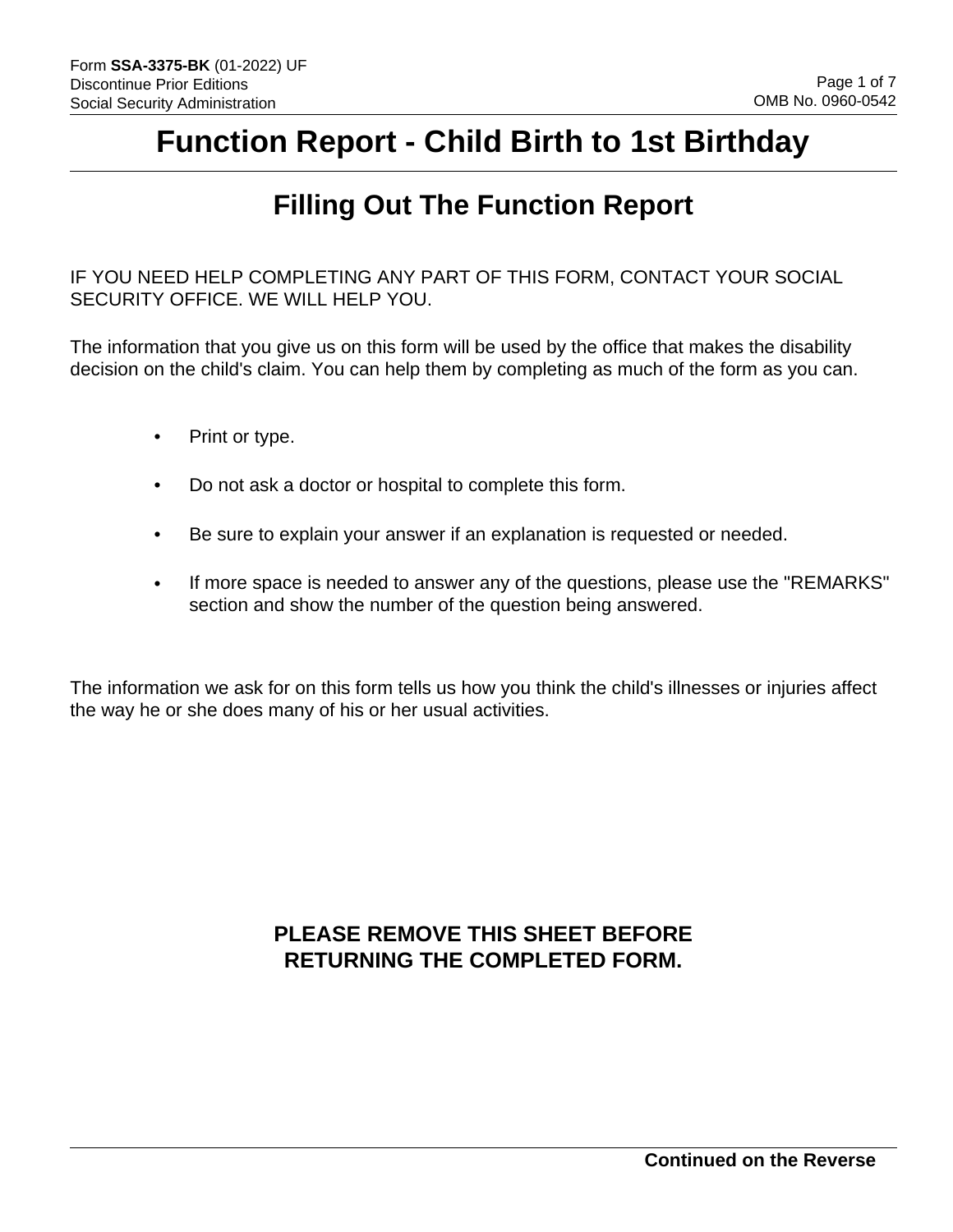#### **Privacy Act Statement Collection and Use of Personal Information**

Sections 1614(a)(3) and 1631(e) of the Social Security Act, as amended, allow us to collect this information. Furnishing us this information is voluntary. However, failing to provide all or part of the information may prevent an accurate and timely decision on any claim filed.

We will use the information to make a determination of eligibility for Supplemental Security Income benefits. We may also share your information for the following purposes, called routine uses:

- 1. To Federal, State, or local agencies for administering cash or non-cash income maintenance or health maintenance programs;
- 2. To appropriate State agencies, or other agencies providing services to disabled children, to identify Title XVI eligible under the age of 16 for the consideration of rehabilitation services; and
- 3. To specified business and other community members and Federal, State, and local agencies for verification of eligibility for benefits.

In addition, we may share this information in accordance with the Privacy Act and other Federal laws. For example, where authorized, we may use and disclose this information in computer matching programs, in which our records are compared with other records to establish or verify a person's eligibility for Federal benefit programs and for repayment of incorrect or delinquent debts under these programs.

A list of additional routine uses is available in our Privacy Act System of Records Notices (SORNs) 60-0089, entitled Claims Folders Systems, as published in the Federal Register (FR), on April 1, 2003, at 68 FR 15784; 60-0103, entitled Supplemental Security Income Record and Special Veterans Benefits, as published in the FR on January 11, 2006 at 71 FR 1830; and 60-0320, entitled Electronic Disability (eDIB) Claim File, as published in the FR on December 22, 2003 at 68 FR 71210. Additional information, and a full listing of all of our SORNs, are available on our website at www.ssa.gov/privacy/.

**Paperwork Reduction Act Statement** - This information collection meets the requirements of 44 U.S.C. § 3507, as amended by Section 2 of the Paperwork Reduction Act of 1995. You do not need to answer these questions unless we display a valid Office of Management and Budget control number. We estimate that it will take about 20 minutes to read the instructions, gather the facts, and answer the questions. **SEND THE COMPLETED FORM TO YOUR LOCAL SOCIAL SECURITY OFFICE. You can find your local Social Security office through SSA's website at www.socialsecurity.gov. Offices are also listed under U. S. Government agencies in your telephone directory or you may call Social Security at 1-800-772-1213 (TTY 1-800-325-0778).**  *You may send comments on our time estimate above to: SSA, 6401 Security Blvd, Baltimore, MD 21235-6401. Send only comments relating to our time estimate to this address, not the completed form.*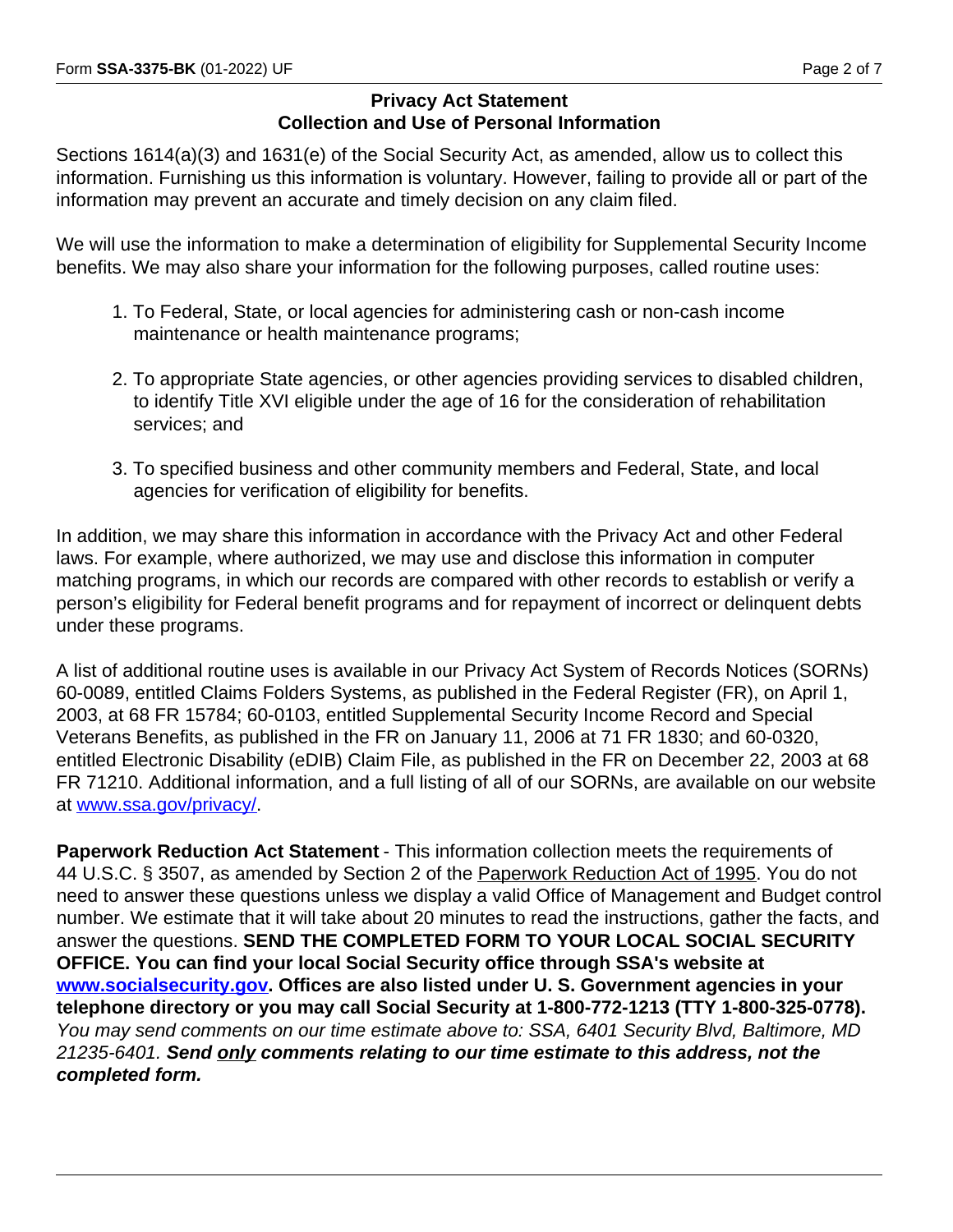## **FUNCTION REPORT - CHILD BIRTH TO 1st BIRTHDAY**

|  |  | <b>SECTION 1 - IDENTIFYING INFORMATION</b> |
|--|--|--------------------------------------------|
|--|--|--------------------------------------------|

| $\overline{1.}$      | A. Print NAME OF CHILD:                                                                                                               |  |  |  |  |  |  |  |
|----------------------|---------------------------------------------------------------------------------------------------------------------------------------|--|--|--|--|--|--|--|
|                      | <b>FIRST</b>                                                                                                                          |  |  |  |  |  |  |  |
|                      | <b>MIDDLE</b><br><u> Alexandria de la contrada de la contrada de la contrada de la contrada de la contrada de la contrada de la c</u> |  |  |  |  |  |  |  |
|                      | LAST<br><u> 1989 - Johann Stoff, amerikansk politiker (d. 1989)</u>                                                                   |  |  |  |  |  |  |  |
|                      | <b>B. Child's SOCIAL SECURITY NUMBER:</b>                                                                                             |  |  |  |  |  |  |  |
|                      |                                                                                                                                       |  |  |  |  |  |  |  |
|                      | C. Child's DATE OF BIRTH:                                                                                                             |  |  |  |  |  |  |  |
|                      | Month/Day/Year                                                                                                                        |  |  |  |  |  |  |  |
|                      | <b>D. PERSON COMPLETING FORM</b>                                                                                                      |  |  |  |  |  |  |  |
| NAME: NAME:          |                                                                                                                                       |  |  |  |  |  |  |  |
|                      |                                                                                                                                       |  |  |  |  |  |  |  |
| DATE FORM COMPLETED: |                                                                                                                                       |  |  |  |  |  |  |  |
|                      | Month/Day/Year                                                                                                                        |  |  |  |  |  |  |  |
|                      | DAYTIME TELEPHONE NUMBER (including Area Code):<br>MAILING ADDRESS (Number and Street, Apt. No. (if any), P.O. Box, or Rural Route):  |  |  |  |  |  |  |  |
|                      |                                                                                                                                       |  |  |  |  |  |  |  |
|                      | ZIP CODE<br><b>CITY</b><br><b>STATE</b>                                                                                               |  |  |  |  |  |  |  |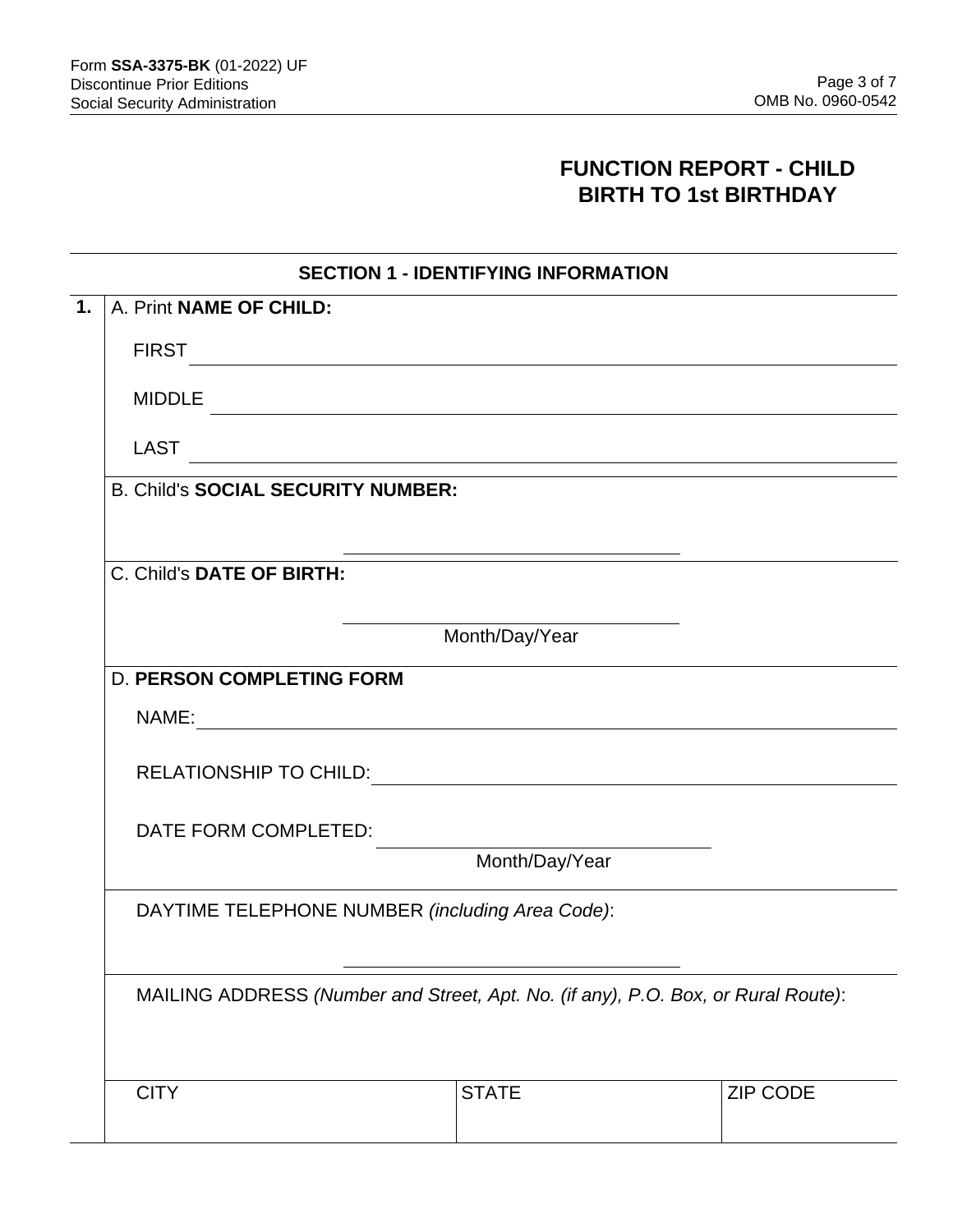|    | <b>SECTION 2 - FUNCTION DETAILS</b>         |                                                                                                                                                   |  |  |  |  |  |  |
|----|---------------------------------------------|---------------------------------------------------------------------------------------------------------------------------------------------------|--|--|--|--|--|--|
| 2. | A. Does the child have<br>problems seeing?  | If "yes," please mark every statement below that is generally true<br>about the child:                                                            |  |  |  |  |  |  |
|    | <b>YES (Continue)</b><br>NO (Go to 2.B.)    | Child uses glasses or contact lenses. If the child has<br>problems seeing even with glasses or contact lenses, please<br>explain:                 |  |  |  |  |  |  |
|    |                                             | Child cannot be fitted for glasses or contact lenses. Explain:                                                                                    |  |  |  |  |  |  |
|    |                                             | Child has other seeing problems. If so, please describe:                                                                                          |  |  |  |  |  |  |
|    |                                             |                                                                                                                                                   |  |  |  |  |  |  |
|    | B. Does the child have<br>problems hearing? | If "yes," please mark every statement below that is generally true<br>about the child:                                                            |  |  |  |  |  |  |
|    | <b>YES (Continue)</b><br>NO (Go to 2.C.)    | Child uses hearing aid(s). If the child has problems hearing<br>even with a hearing aid(s) OR has trouble using a hearing<br>aid, please explain: |  |  |  |  |  |  |
|    |                                             |                                                                                                                                                   |  |  |  |  |  |  |
|    |                                             | Child cannot be fitted for hearing aid(s). Explain:                                                                                               |  |  |  |  |  |  |
|    |                                             | Child has other hearing problems. If so, please describe:                                                                                         |  |  |  |  |  |  |
|    |                                             |                                                                                                                                                   |  |  |  |  |  |  |
|    |                                             |                                                                                                                                                   |  |  |  |  |  |  |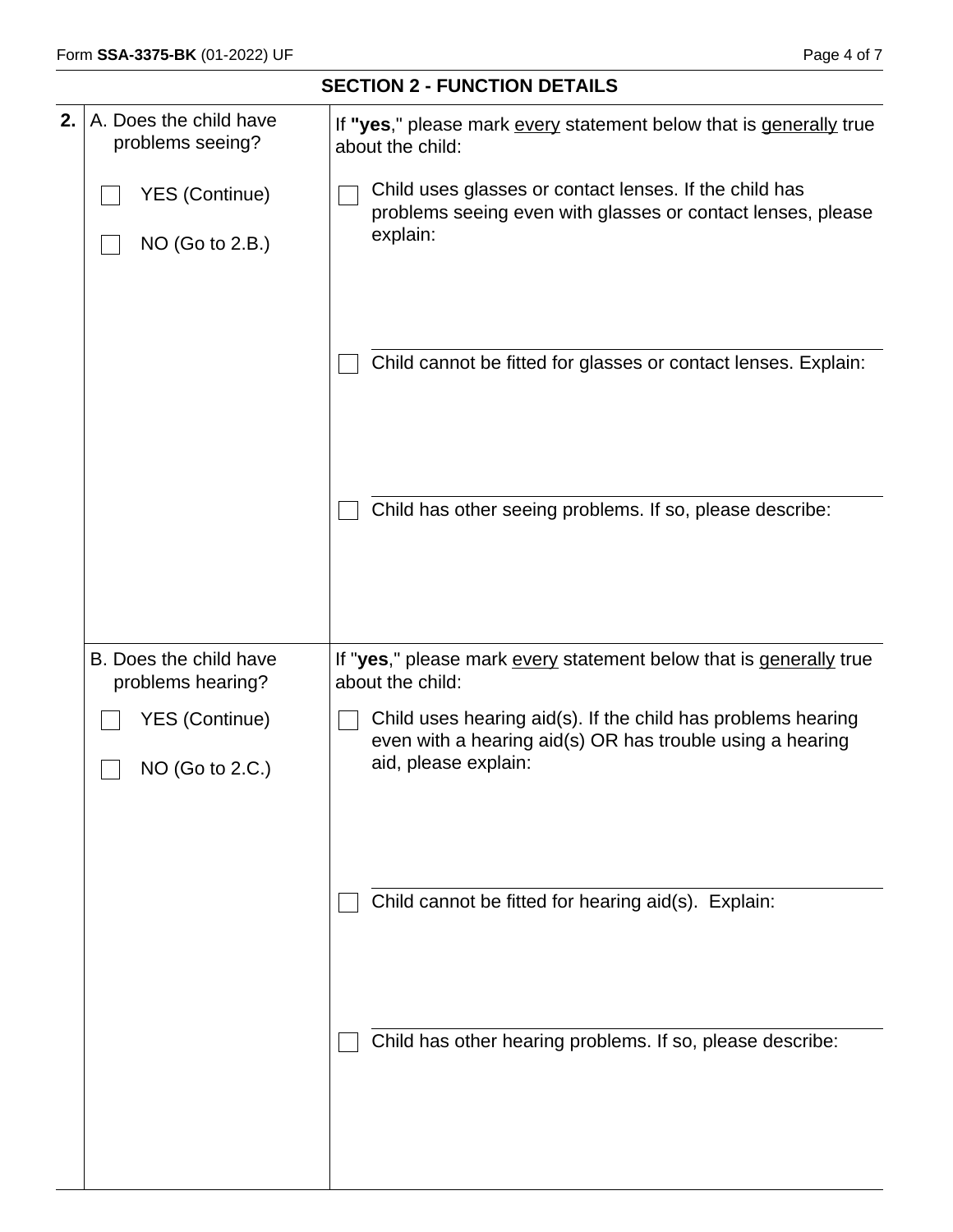| 2. | C. Are the child's activities<br>or abilities limited? | If "yes," or "not sure," please tell us what the child does by<br>marking "yes" or "no" for each of the following: |                        |  |           |                                                                                    |
|----|--------------------------------------------------------|--------------------------------------------------------------------------------------------------------------------|------------------------|--|-----------|------------------------------------------------------------------------------------|
|    | <b>YES (Continue)</b>                                  |                                                                                                                    | Yes                    |  | No        | Makes various cooing sounds, such as<br>"aaah" and "oooh"                          |
|    | NO (Go to 2.D.)                                        |                                                                                                                    | <b>Yes</b>             |  | No        | Makes various babbling sounds, such<br>as "babababa" or "mamamama"                 |
|    | <b>NOT SURE</b><br>(Continue)                          |                                                                                                                    | <b>Yes</b>             |  | No        | Says simple words other than "mama"<br>and "dada"                                  |
|    |                                                        |                                                                                                                    | <b>Child generally</b> |  |           |                                                                                    |
|    |                                                        |                                                                                                                    | Yes                    |  | <b>No</b> | Stops crying when picked up and held                                               |
|    |                                                        |                                                                                                                    | Yes                    |  | <b>No</b> | Watches face of person talking to him or<br>her                                    |
|    |                                                        |                                                                                                                    | Yes                    |  | No        | Pats, "talks to" or otherwise responds to<br>himself or herself in mirror          |
|    |                                                        |                                                                                                                    | Yes                    |  |           | No Plays games, such as "peek-a-boo"                                               |
|    |                                                        |                                                                                                                    | <b>Yes</b>             |  | No        | Understands simple statements like "come"<br>here" or "sit down"                   |
|    |                                                        |                                                                                                                    | Yes                    |  | No        | Points to something he or she wants that<br>is out of reach, such as a toy or food |
|    |                                                        |                                                                                                                    | <b>Yes</b>             |  | No        | Understands names of favorite toys or<br>other things, such as a bottle            |
|    |                                                        |                                                                                                                    | <b>Yes</b>             |  |           | No Turns head in direction of familiar noises<br>or voices                         |
|    |                                                        |                                                                                                                    | Yes                    |  | <b>No</b> | Turns head when his or her name is called                                          |
|    |                                                        |                                                                                                                    | Yes                    |  |           | No Smiles at faces he or she knows                                                 |
|    |                                                        |                                                                                                                    | Yes                    |  | No        | Quiets or stops crying when sees parent<br>or other person he or she knows         |
|    |                                                        |                                                                                                                    | Yes                    |  | No.       | Cuddles in arms when held by parent or<br>caregiver                                |
|    |                                                        |                                                                                                                    | Yes                    |  |           | No Reaches out to be picked up                                                     |
|    |                                                        |                                                                                                                    |                        |  |           |                                                                                    |
|    |                                                        |                                                                                                                    |                        |  |           |                                                                                    |
|    |                                                        |                                                                                                                    |                        |  |           |                                                                                    |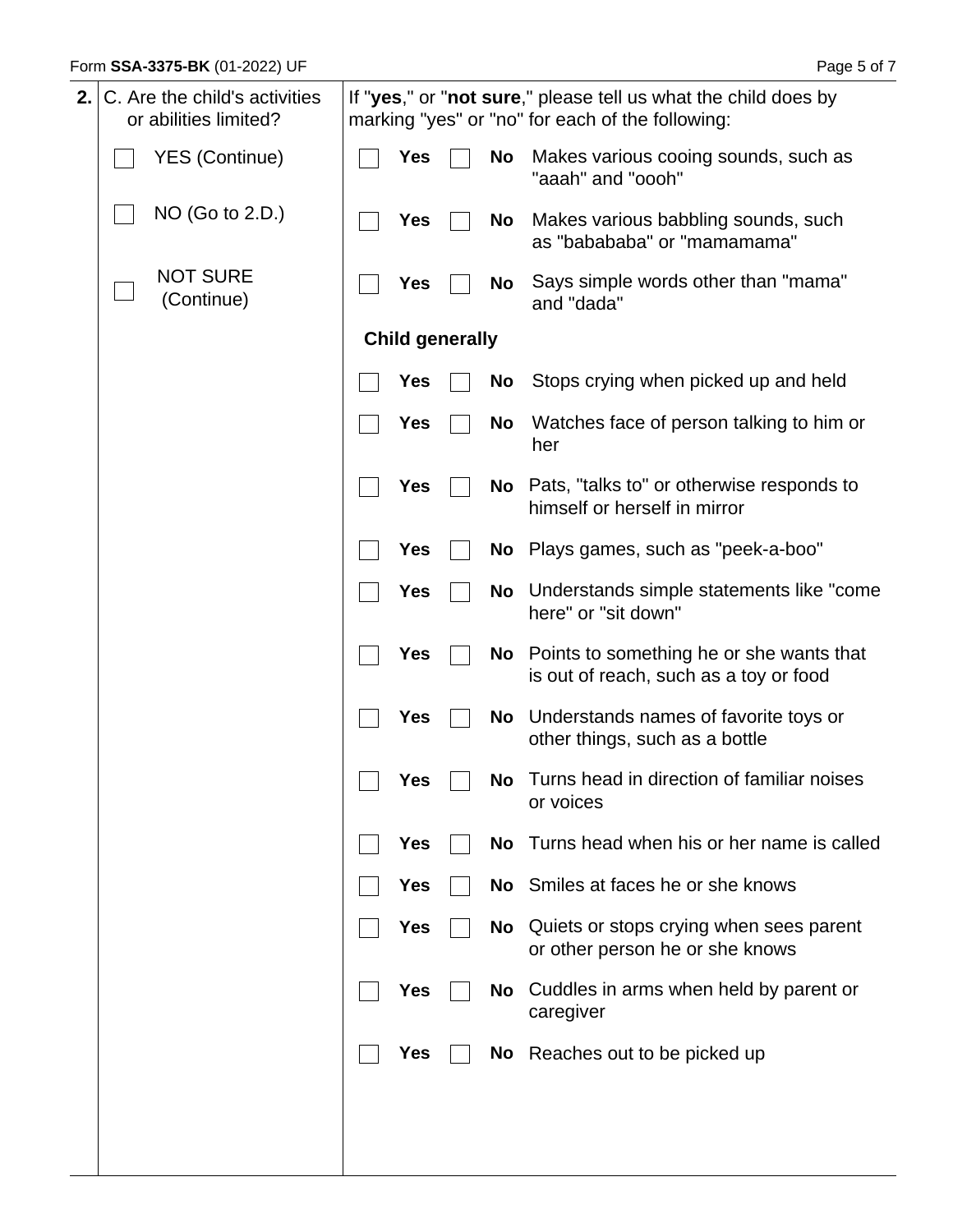| 2.1 | C. (Continued) | Child can |            |           |                                                                                               |
|-----|----------------|-----------|------------|-----------|-----------------------------------------------------------------------------------------------|
|     |                |           | <b>Yes</b> | <b>No</b> | Roll from stomach to back                                                                     |
|     |                |           | <b>Yes</b> | <b>No</b> | Roll from back to stomach                                                                     |
|     |                |           | <b>Yes</b> | <b>No</b> | Get to a sitting position without help                                                        |
|     |                |           | Yes        | <b>No</b> | Rock back and forth on hands and knees                                                        |
|     |                |           | Yes        | No        | Crawl or creep                                                                                |
|     |                |           | <b>Yes</b> | <b>No</b> | Pull self up to a standing position                                                           |
|     |                |           | <b>Yes</b> | <b>No</b> | Reach for toys, or other objects                                                              |
|     |                |           | <b>Yes</b> | <b>No</b> | Stand up without holding on to someone<br>or something                                        |
|     |                |           | <b>Yes</b> | <b>No</b> | Walk holding on to someone or something                                                       |
|     |                |           | <b>Yes</b> | <b>No</b> | Eat foods, such as cereal, cookie, by self                                                    |
|     |                |           | <b>Yes</b> | <b>No</b> | Move toy or other object from hand-to-<br>hand                                                |
|     |                |           | <b>Yes</b> | No        | Hold small objects between fingers                                                            |
|     |                |           | <b>Yes</b> | <b>No</b> | Throw ball or other object                                                                    |
|     |                |           |            |           |                                                                                               |
|     |                |           |            |           | D. If necessary, please explain any of the items in Question 2 C. In addition, please tell us |

D. If necessary, please explain any of the items in Question 2.C. In addition, please tell us anything else about the child that you think we should know: